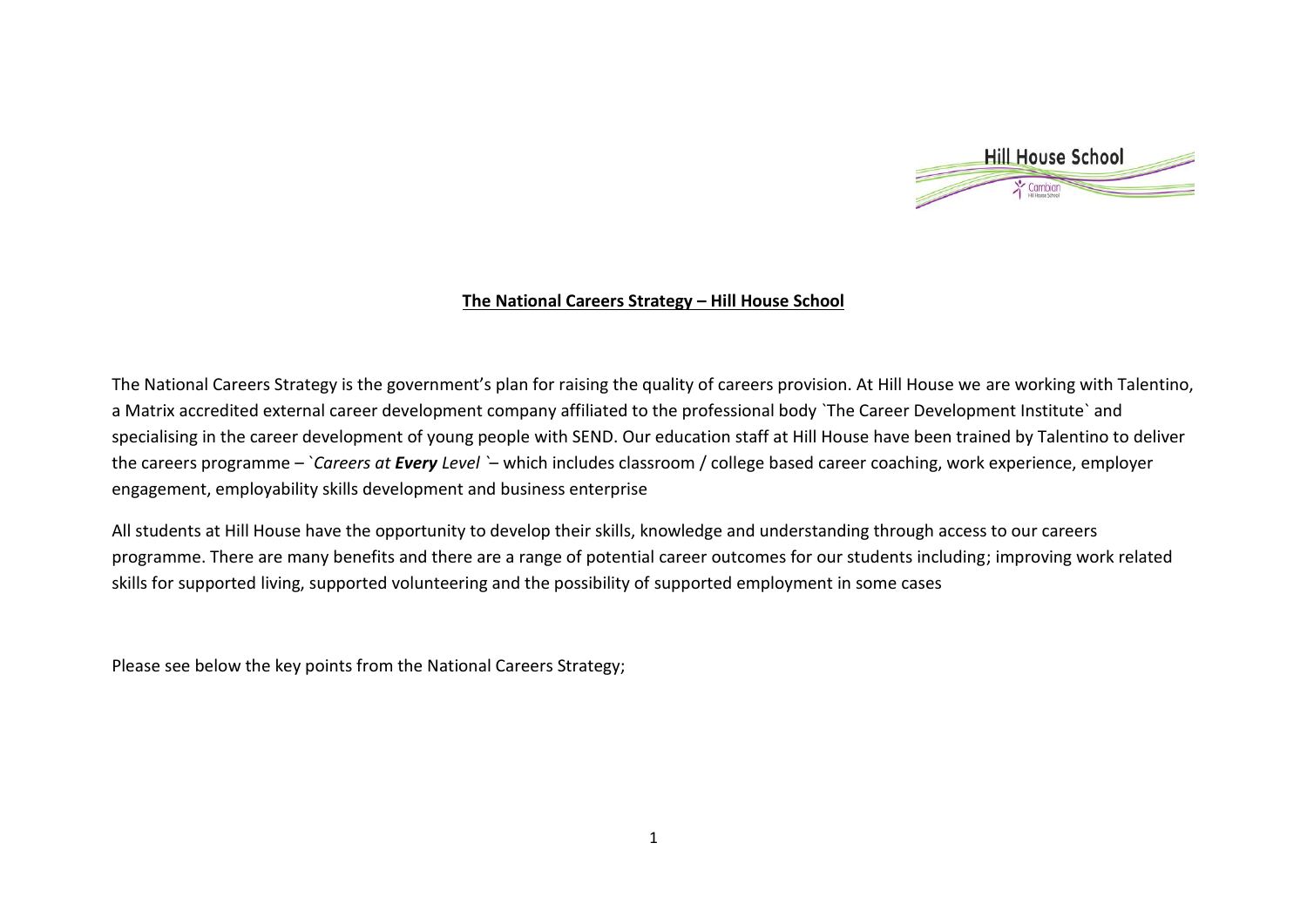# Key Points National Careers Strategy and Statutory Guidance 2018 from Talentino Career Development Company

#### **LEGAL REQUIREMENTS FOR SCHOOLS**

- . Anything saying 'must' is a legal requirement of the school . Continued - provide external careers advice from qualified adviser . New - provide access to providers of Apprenticeships and other Education providers
- New Publish a Provider Access Policy
- Not doing this will result in a school showing 'unacceptable behaviour' and Dept. Ed could write to the school
- Special Schools have been included in the quidance for Mainstream schools and guidance focused on different SEND aroups

#### **YOUNG PEOPLE CAN EXPECT** A CAREER DEVELOPMENT **JOURNEY TO INCLUDE:**

- . Finding information about their careers programme on the school website which starts in Year 8/earlier
- . By the age of 14 have accessed careers information (LMI) to support their study decisions including local LMI
- . Information about how important Maths and Science are leading to different rewarding STEM Careers
- . Girls will have additional input into developing STEM careers
- . By 16 have had 2 meaningful encounters with FE College Sixth Form Apprenticeship providers
- . Two Careers Quidance interviews before career decisions are made at 16 and 18.
- . 7 Employer encounters one per years 7 to 13
- . 2 work experiences before 16 and before 18
- . By 18 2 University visits if Uni is their goal
- . Invited to join the school's Alumni network
- . Able to access their individual Careers records

#### **GOVERNMENT WILL**

. Review the Guidance annually . Publish destinations data at KS4 and KS5

## SEND

. Consider the widest range of options · Raise aspirations - Help parents/families engage more · Increase authentic employer encounters · Differentiate as appropriate . Improved career development for Looked After Children/PRUs/AP · Multi agency approach . Use best practice from Transitions Review . Two free resources available from Education and Training Foundation website . Use 16-19 Bursaries / 19+ if has EHC plan . Use Access to work funding job coaches . Careers guidance differentiated, person centred . Staff work from the presumption of paid work . Career decisions based on students' aspirations and abilities and needs . Careers Adviser's skills to coach SEND pupils will be developed through more CPD available . Named Careers Advisers encouraged to build longer term relationships with students and use EHC Plans or PEPs to support them

#### **GATSBY BENCHMARKS**

. All schools must meet all 8 by end of 2020 . All pupils all benchmarks Schools encouraged to use the Compass tool to evaluate progress against benchmarks - confidential to school • Enterprise Advisers can use Tracker to help schools create a Careers Strategy<br>• Schools encouraged to take the Quality Standards award which will be more closely tied to the benchmarks

#### **SCHOOLS NEED TO:**

. Be responsible for the continuous quality improvement of careers . A trained Careers Leader must be appointed who runs the Careers Programme and backed by SLT by September 2018 . Publish the careers programme on the website for pupils parents. staff and Governors . Identify a named Governor for Careers . Keep systematic records of careers activities and decisions for each child . Have their own dedicated Enterprise Adviser to broker employers . Careers Activities should be purchased from organisations with the Matrix Quality award . Find out if the local Job Centre Plus offers the 'Support' for Schools' programme

> . Look out for the 20 new Careers Hubs around the country funded by Government / and funding for Careers Leader training in 500 schools

## **ADVICE AND GUIDANCE**

. Careers Guidance is defined as 'the full range of activities under the 8 Gatsby Benchmarks' . Nust secure independent careers guidance which is external to the school - this guidance is defined as careers activities including employer encounters, websites, Apps. phonelines, National Careers Service . Personal Guidance can be given by trained staff from and in school but must be backed up by external sources . All pupils should have opportunities for personal quidance interviews with a qualified careers advisor prior to key career decisions at 16 and 18. This can be delivered by an internal suitably qualified careers adviser e.g. Level 6 OCG or the newer OCD and will be registered with the CDI on their professional register

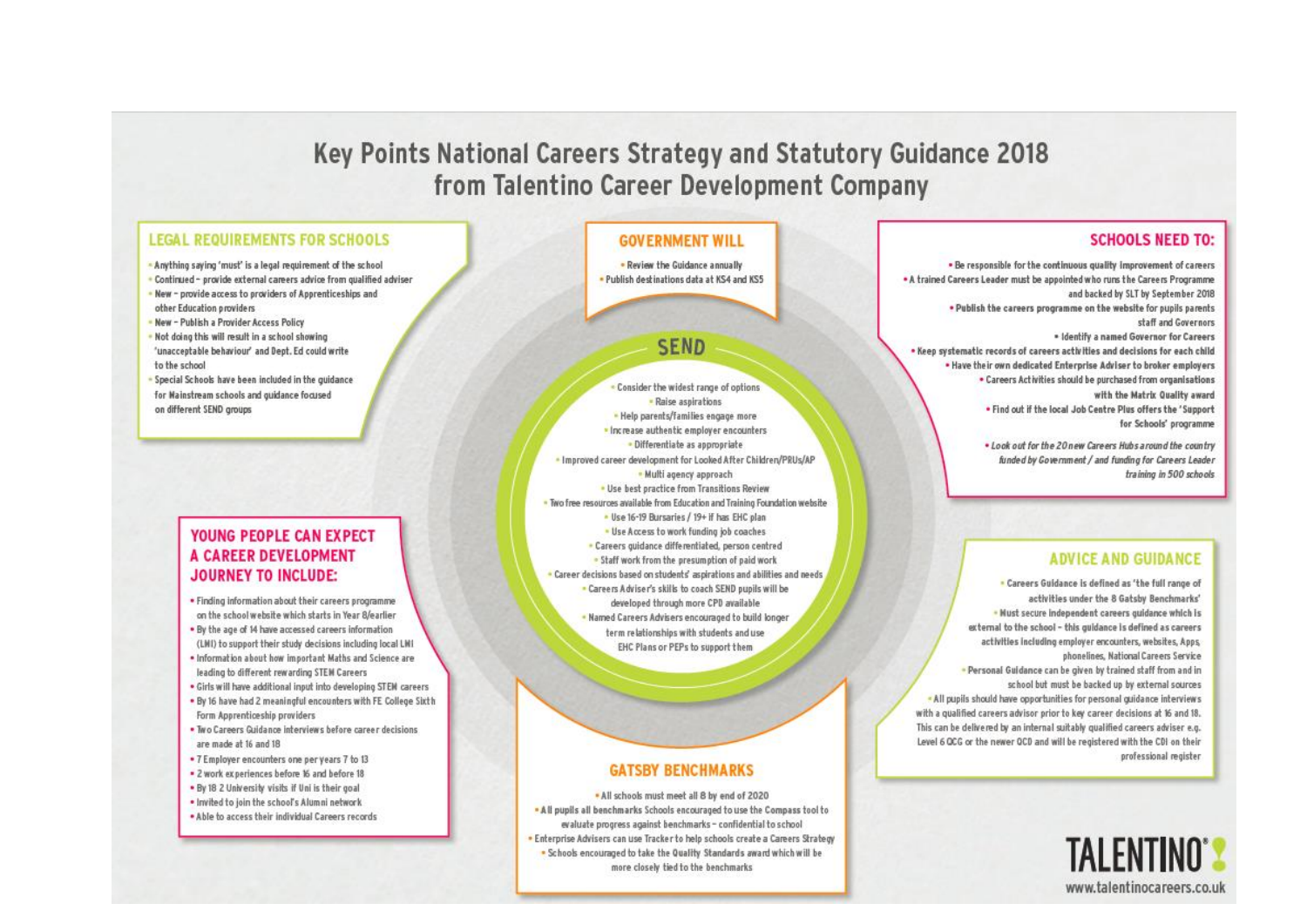The Eight Gatsby Benchmarks within the National Careers Strategy underpin all our careers work. The Careers programme at Hill House delivers against these in the following way;

| <b>Benchmark</b>                                                               | <b>Notes</b>                                                                                                                                                                                                                                                     | How we currently meet this Benchmark - Careers at Every Level                                                                                                                                                                                                                                                                                                    |
|--------------------------------------------------------------------------------|------------------------------------------------------------------------------------------------------------------------------------------------------------------------------------------------------------------------------------------------------------------|------------------------------------------------------------------------------------------------------------------------------------------------------------------------------------------------------------------------------------------------------------------------------------------------------------------------------------------------------------------|
| <b>A Stable Careers</b><br>Programme                                           | Every school and college should have an<br>embedded programme of career education and<br>guidance that is known and understood by<br>pupils, parents, teachers, governors and<br>employers.                                                                      | We offer a whole school careers programme and support<br>$\bullet$<br>embedding it within the school including engaging with<br>governors, information for parents and engaging and training<br>employers and local community contacts to be part of a long<br>term network                                                                                      |
| <b>Learning From</b><br>Career &<br><b>Labour Market</b><br><b>Information</b> | Every pupil, and their parents, should have<br>access to good quality information about future<br>study options and labour market opportunities.<br>They will need the support of an informed<br>adviser to make best use of available<br>information.           | Full set of accessible resources about opportunities provided.<br>$\bullet$<br>These are reviewed annually.<br>In-school careers coaches are trained and actively support<br>$\bullet$<br>students to utilise resources and help students to build skills<br>and to create future aspirations and plans at a level that is<br>appropriate and meaningful to them |
| <b>Addressing The</b><br><b>Needs Of Each</b><br><b>Pupil</b>                  | Pupils have different career guidance needs at<br>different stages. Opportunities for advice and<br>support need to be tailored to the needs of each<br>pupil. A school's careers programme should<br>embed equality and diversity considerations<br>throughout. | Tailored to meet the needs of our young people with a range of<br>$\bullet$<br>learning disabilities. Session plans and resources are<br>differentiated based on the needs of the participants and<br>individual career development plans are created as well as<br>articulating the employment outcomes on the EHCP plans                                       |
| <b>Linking</b><br><b>Curriculum</b><br><b>Learning To</b><br><b>Careers</b>    | All teachers should link curriculum learning with<br>careers.                                                                                                                                                                                                    | Careers coaching is delivered through a classroom based<br>$\bullet$<br>modular programme linked through to the assessment of pupils                                                                                                                                                                                                                             |
| <b>Encounters With</b><br><b>Employers And</b><br><b>Employees</b>             | Every pupil should have multiple opportunities to<br>learn from employers about work, employment<br>and the skills that are valued in the workplace.<br>This can be through a range of enrichment                                                                | Regular Enterprise schemes are embedded within the school<br>where students develop their skills in a variety of work<br>environments                                                                                                                                                                                                                            |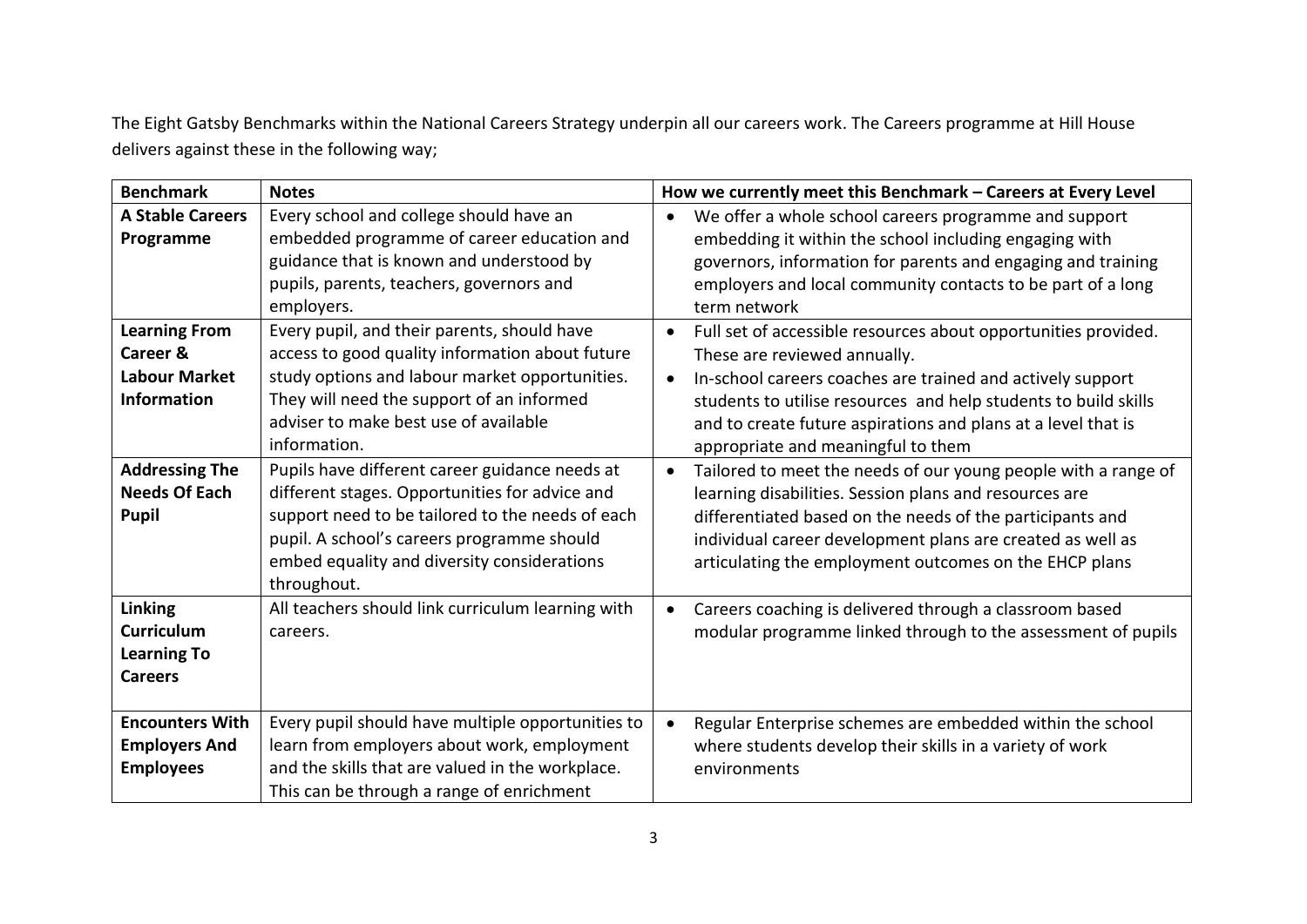|                                                                               | activities including visiting speakers, mentoring<br>and enterprise schemes.                                                                                                                                                                                               | School is supported to build a network of engaged employers to<br>provide on - going and multiple work experience for as many<br>students who can access it                                                                                                                                                                                                                 |
|-------------------------------------------------------------------------------|----------------------------------------------------------------------------------------------------------------------------------------------------------------------------------------------------------------------------------------------------------------------------|-----------------------------------------------------------------------------------------------------------------------------------------------------------------------------------------------------------------------------------------------------------------------------------------------------------------------------------------------------------------------------|
| <b>Experiences Of</b><br><b>Workplaces</b>                                    | Every pupil should have first-hand experiences of<br>the workplace through work visits, work<br>shadowing and/or work experience to help their<br>exploration of career opportunities, and expand<br>their networks.                                                       | School is supported to build a network of engaged employers<br>The programme provides a framework for working experience<br>projects (School based, visits and work experience)<br>Students are fully supported to engage with employers through<br>a range of suitable activities<br>Employers have training and many opportunities to have raised<br>disability awareness |
| <b>Encounters With</b><br><b>Further</b><br><b>Higher</b><br><b>Education</b> | All pupils should understand the full range of<br>learning opportunities that are available to them.<br>This includes both academic and vocational<br>routes and learning in schools, universities and in<br>the workplace.                                                | All students will experience college in the upper sixth form<br>and some students will have the opportunity to link up with<br>local mainstream sixth form colleges                                                                                                                                                                                                         |
| Personal<br><b>Guidance</b>                                                   | Every pupil should have opportunities for<br>guidance interviews with a career adviser. These<br>should be available whenever significant study or<br>career choices are being made. They should be<br>expected for all pupils but timed to meet their<br>individual needs | Careers coaches are embedded within each school<br>Significant periods include EHC plan reviews, transition from<br>school. School have the capacity to provide coaching support at<br>these key times.                                                                                                                                                                     |

Talentino was commissioned by the Careers and Enterprise Company to write the new Gatsby SEND Toolkit.

The `SEND Gatsby Benchmark Toolkit` document can be found by Ctrl clicking this link;

<http://www.talentinocareers.co.uk/the-send-gatsby-benchmark-toolkit.html>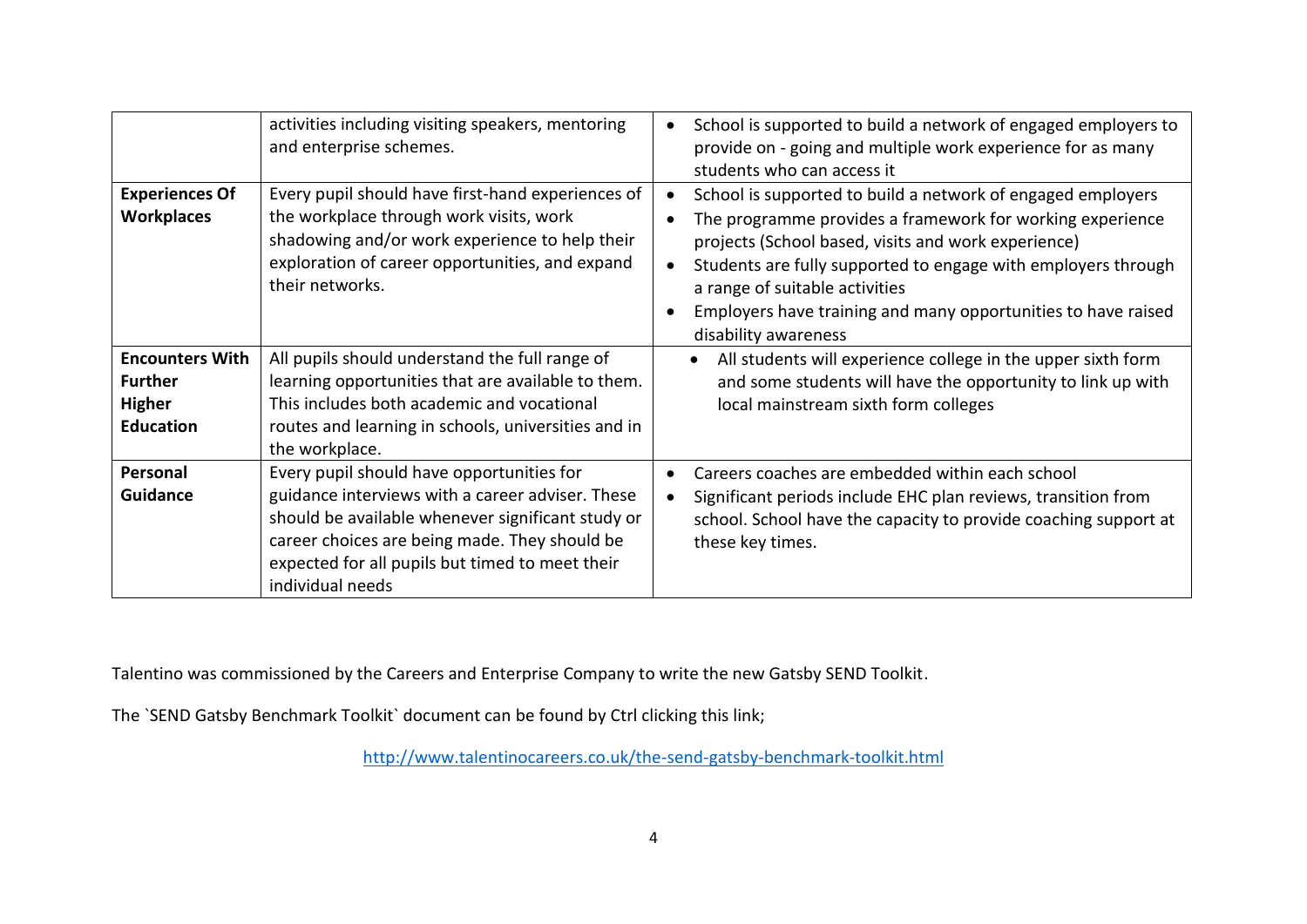#### **Careers at Hill House**

#### **Aims and Objectives**

The teaching of careers enables our students to understand, experience and interact with the world of work

The curriculum offers opportunities to learn about rights and responsibilities and working together as well as exploring a variety of jobs and tasks on site at Hill House

We teach our students about how to get ready for work and the tools that might be needed in order to complete a task

The curriculum also offers a variety of options for work experience in the wider community with links to local businesses and projects. The curriculum also offers opportunities for students to be involved in mini-enterprise projects at the school

#### **Curriculum provision**

Sixth Form students take part in a weekly careers afternoon where they have the opportunity to come together and learn about the world of work. Students have also had the opportunity to work collaboratively on a mini – enterprise based project. Previous work has included; planning and implementing a lemonade stall and small café and designing and producing items to sell at an event for parents and visitors

In addition, we offer an annual careers week where all students at the school have the opportunity to learn about and experience the world of work. Local companies and organisations visit the school to run workshops and students also have the chance the visit groups out in the community

Careers education and awareness is also promoted through individually planned work experience. This takes into consideration personal preference and strengths and is often planned as a result of direct consultation with a student. Work experience is planned either on or off site.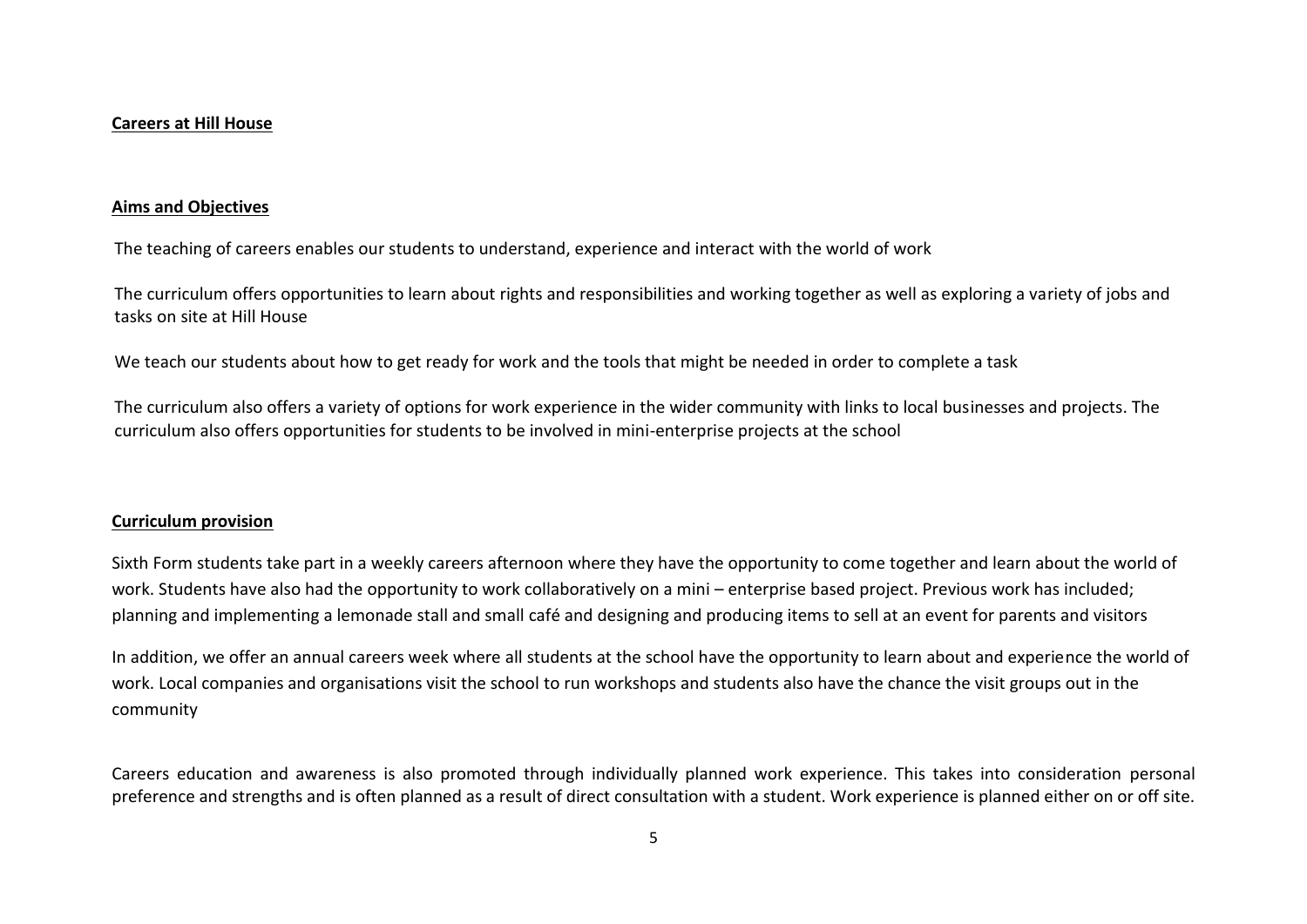On site there are opportunities for students to make a contribution to the whole school by being responsible for collecting recycling, working in the allotment or helping out in our café. Sixth form students also run the daily `Snack Shack` during the summer months where other students from across the school can visit to choose and purchase their break items

Off-site students work at the local village shop and at a local charity shop as well as helping out at a local allotment

Each sixth form student works towards a careers passport / careers development plan which they can take with them into adult life. The passport is made up of key skills that the students work towards through their careers work. Each student's progress is tracked against a set of outcomes that may come from the Talentino programme or from AQA unit awards. Alongside this, evidence of work, photographs, video and student feedback are also used to evaluate what each student has learnt

Students at Hill House learn key skills through the careers study programme which they have the opportunity to generalise and practise in real life situations in the community. Students will then hopefully take these skills with them into adult life and from our destination information we are able to track the impact of our interventions

Students have the opportunity to work towards a form of accreditation from AQA (Assessment and Qualifications Alliance) which provides recognition for achievements. Students also have the opportunity to work towards QCF Laser awards

At Hill House we involve parents in our careers education by keeping them up to date with events and progress via a regular newsletter sent from the sixth form lead. Parents make a contribution by attending events such as the Christmas sale

## **Equal opportunities and Inclusion**

At Hill House students are taught in accordance to the Equality and Diversity policy with necessary adjustments made to remove any barriers to learning for individual students